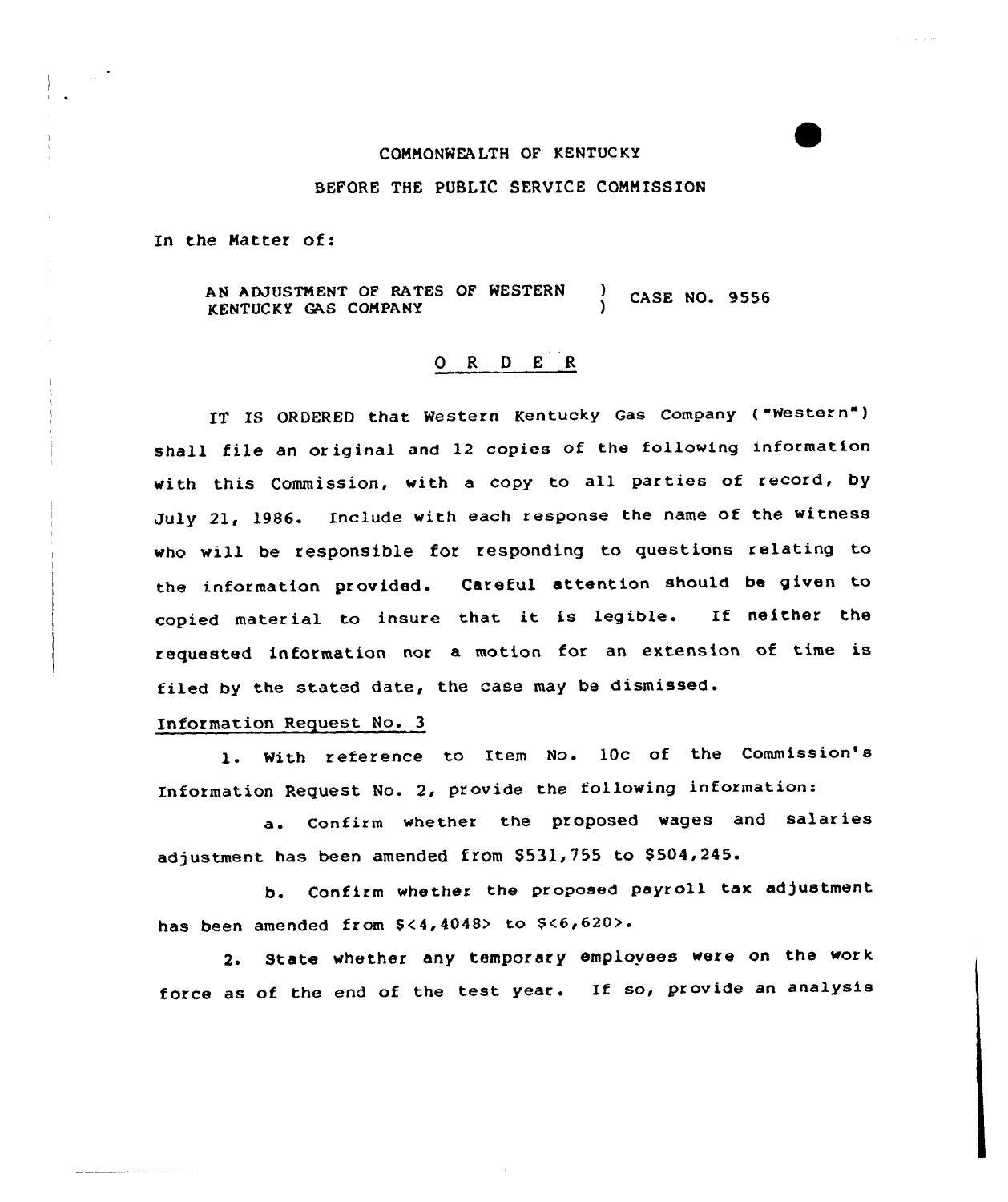showing the amount of associated wages included in the wage normalization calculation.

3. Provide an analysis showing the peak shaving benefits, contract demand reductions, and any other cost savings associated with purchase of the natural gas transmission line from National Pipeline Company approved in Case No. 9075.

4. With reference to the \$38,000 monthly corporate allocatian expense, provide the following information:

a. Provide <sup>a</sup> copy of the agreement or other correspondence or documentation which establishes the allocation of costs to Western.

b. State the percentage of total Texas American allocated costs allocated to Western.

c. Explain the factors which resulted in the allocated amount increasing by 39.7 percent from 1985 to 1986.

5. With reference to the proposed \$263,762 Regulatory Commission Expense, provide the following information<

a. Provide copies of itemized invoices for services rendered to date.

b. Explain the selection criteria employed with respect to retaining the parties selected to perform the cost of service study and rate design and rate of return analyses.

c. State whether bids were solicited for the performance of the aforementioned services.

d. Explain the basis for the projected \$40,000 in expenses for legal counsel.

 $-2-$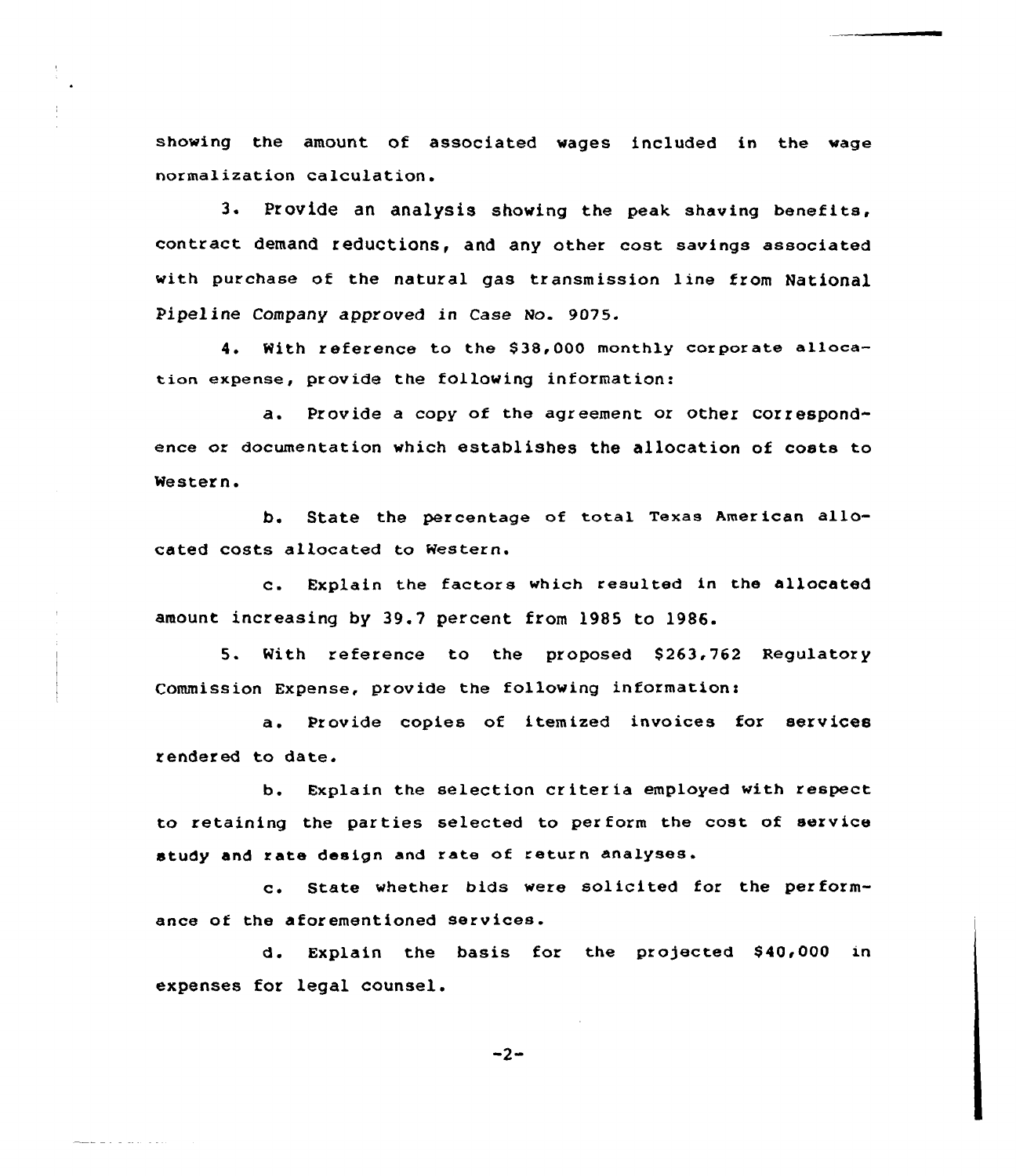e. Explain the basis for the \$35,000 projected expenses for preparation of data requests. State to whom these amounts are expected to be paid.

f. State the steps taken by Western to contain the amount of rate case expense associated with this proceeding and explain the extent to which permanent employees are participating in the presentation of the case.

6. With reference to the adjustment to eliminate institutional advertising expense, provide the following informations

a. Explain why test year charges to Account No. 913 were not eliminated by Western in its adjustment.

b. State the account to which advertising expenses promoting the "On the Mains" program were charged and the test year amount of such expenses.

7. Explain the reason for the 46 percent increase in the injur ies and damages account over the test year. Also provide a list showing all settlements in excess of \$10,000 paid during the test year and indicate the total amount paid for settlements of less than \$10,000.

8. Refer to the response of Weller and UanMeter to question 20 of the Commission's Information Request No. 2. The response states that fee increases will have an insignificant impact on revenues due to the disincentive factor imposed by higher charges. Please provide the answer to question 20, using historical test year data for number of reconnections and insufficient funds charges.

 $-3-$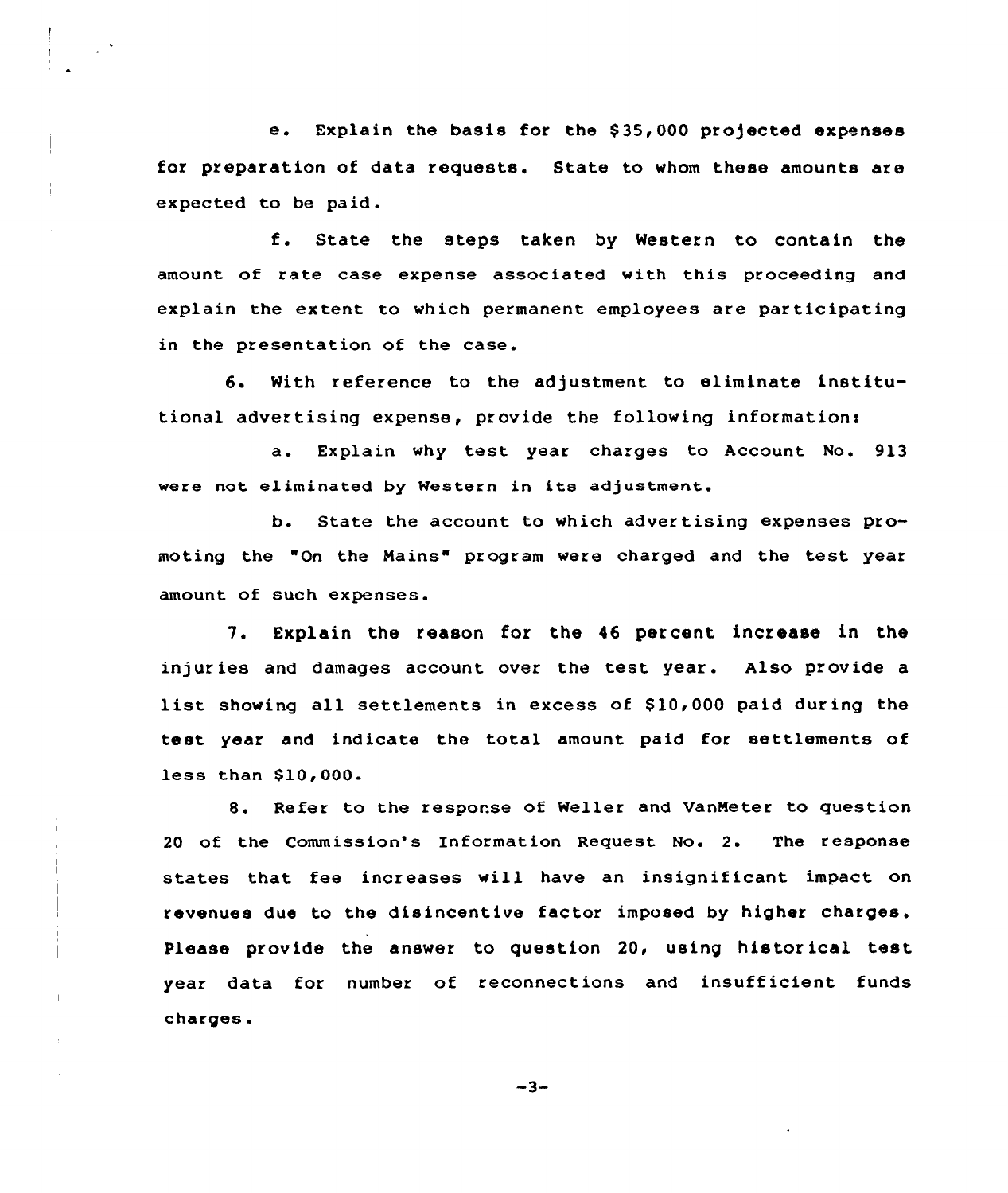9. Refer to response to question 14 of National Southwire's Information Request. Name the affiliate(s) alluded to and descr ibe the relationship(s) to Western.

10. Refer to the response to question 23 of the Commission's Information Request No. 2; specifically to page <sup>2</sup> of <sup>2</sup> of the example, "Gas Cost Actual Adjustment for the Three Months Ended January 31, 1988.

a. In the recovery calculation by customer class, how is the actual cost of gas {line 10) allocated among Rate G-l, Rate 6-2 Demand and Rate G-2 commodity?

b. In D-2 Recovered through Transportation (line 13), how are these amounts calculated and allocated? Please provide calculations, as well as specific references.

ll. Why were G-2 and G-3 separate rate classes initially, if, as is said in the response to question <sup>2</sup> of the Commission's Information Request No. 2, there is no difference in G-2 and G-3 customers? On what basis were customers assigned to each? Why was there a difference in rates?

12. Refer to Exhibit 12 of Western's Notice; under proposed Rate G-2, explain the commercial and industrial bills of 18D and 968, respectively. If any of these billings have been transferred from the existing G-1 rate, why are the total billings under existing and proposed G-1 the same?

13. Provide a billing frequency analysis including detailed calculations and specific references to track the expected shift of customers from G-1 actual to G-1 and G-2 proposed. State any

 $-4-$